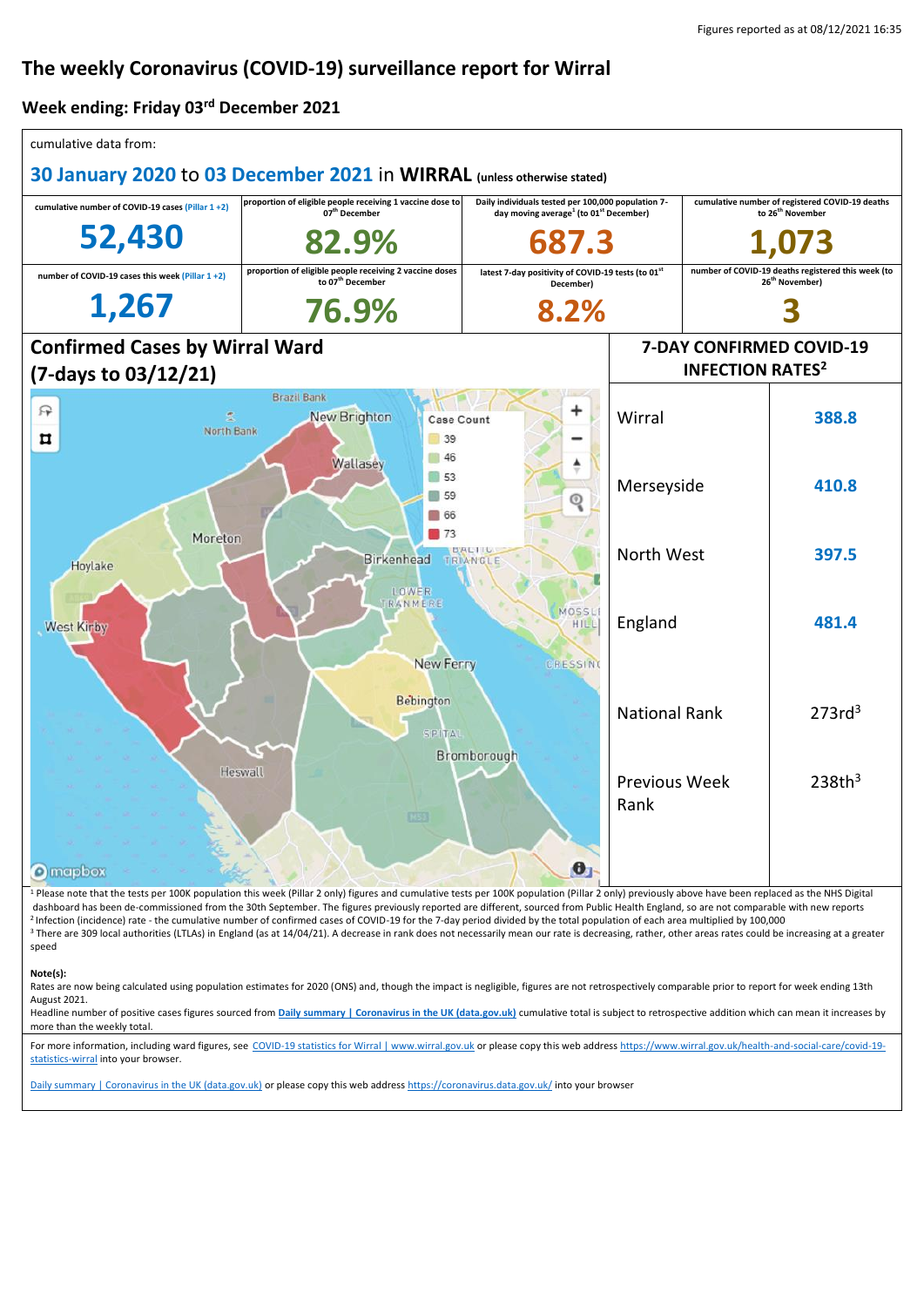## **The weekly Coronavirus (COVID-19) surveillance report for Wirral**

**Week ending: Friday 03rd December 2021**



comparable to reports prior to that week. The figures are still derived using a local live data source and so will therefore not exactly match the number of deaths officially reported by the Office for National Statistics or the PHE Coronavirus Tracker. Further validation of the external data sources with fully coded dates has now led to changes in the numbers reported. Some records do not currently have full age and/or gender details and are therefore not included in the above chart; therefore, figures will not sum to headline totals. Cases are subject to retrospective review and may be reallocated to other Local Authorities.